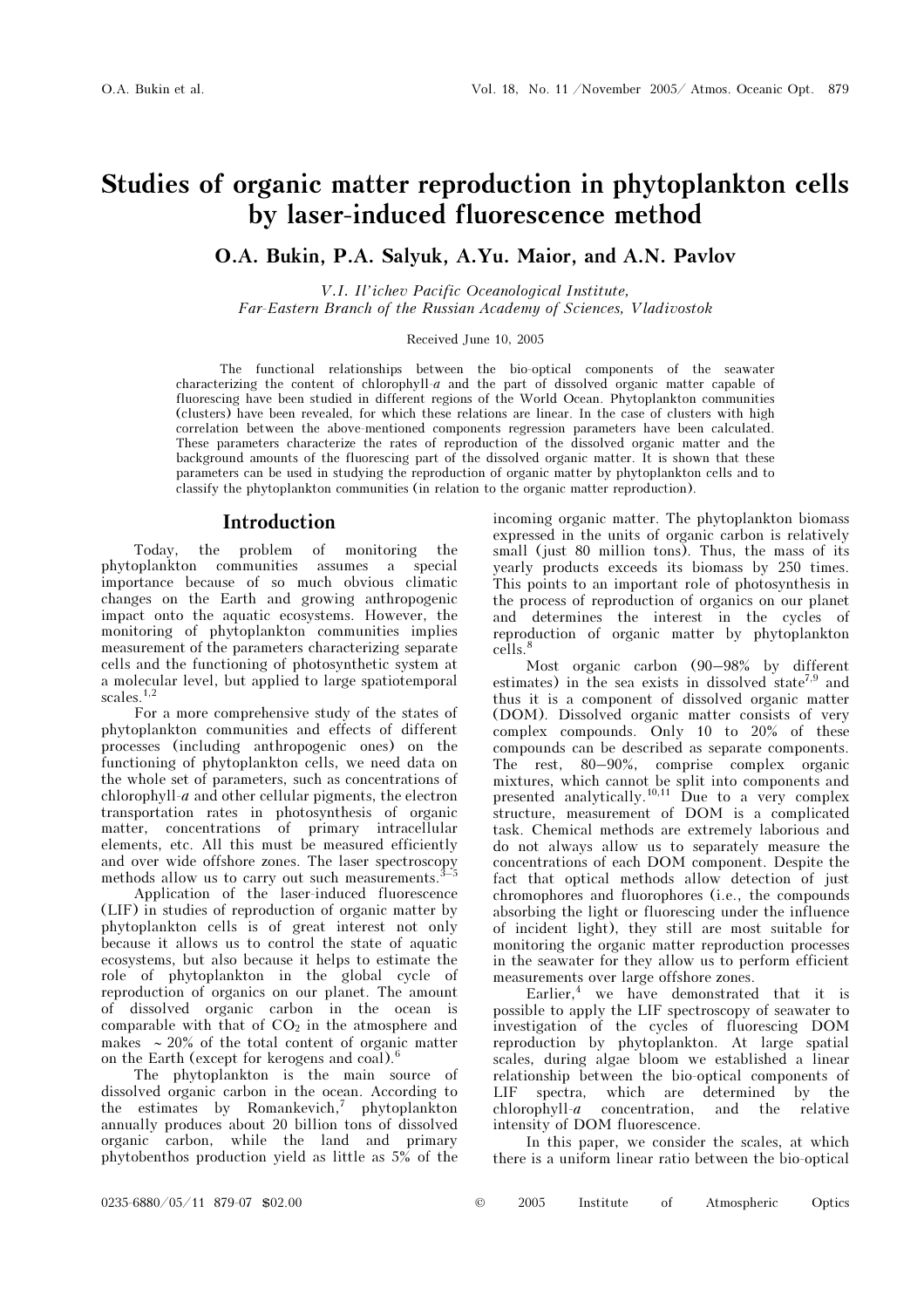parameters of LIF spectrum for those regions of the World Ocean, where we have measured LIF spectra, and the ratio between the bio-optical components at different periods of alga growth (not only during their bloom). We also analyze the parameters of linear relations between the bio-optical components of LIF spectra that characterize reproduction of organics by phytoplankton and allow us to classify phytoplankton communities from this viewpoint.

## Measurement techniques

The measurement technique and the instrumentation were described in detail in Refs. 12 and 13. Here we describe them just briefly. Fluorescence spectra of seawater were excited by the second harmonic of an Nd : YAG laser at 532 nm wavelength. Fluorescence intensity was measured in the range from 560 to 740 nm. The spectra of LIF were corrected for the spectral transmission function of the filter, which served for suppressing the elastic scattering, and for the spectral sensitivity of the PMT's photocathode used. The fluorimeter was installed onboard a ship and was operated in a continuous-flow mode; spatial resolution in measurements of one spectrum did not exceed 500 m and depended on the speed of the vessel.

In the study of reproduction of organics by phytoplankton, it is essential to find the amount of DOM reproduced by the cells, or specific reproduction (the amount of DOM reproduced by such an amount of phytoplankton, which contains 1  $\mu$ g/l of the chlorophyll-*a*). Here, is important the possibility of measuring only "young" DOM, i.e., select that part of DOM, which is reproduced by intravital plankton excretions.<sup>15</sup> This part can be described by one of the bio-optical parameters (namely, the parameter  $Q$ ) of LIF spectrum.<sup>4</sup>

The chlorophyll- $a$  concentration (in the equation it is designated as C) and the parameter Q, which represents the area normalized under the envelope of the DOM fluorescence spectrum (reduced to a spectral interval of 1 nm), are determined from LIF spectra as follows:

$$
C = kI_{\text{Ch-}a}/I_{\text{RS}};
$$
 (1)

$$
Q^* = qQ = q \int_{560}^{740} \frac{I_{\text{DOM}}(\lambda)}{I_{\text{RS}}} d\lambda, I_{\text{DOM}}(\lambda) = a \exp(-b\lambda), (2)
$$

where  $I_{RS}$  is the maximum of intensity of the Raman scattering of seawater;  $I_{\text{Ch-}a}$  is the maximum of intensity of the chlorophyll-a fluorescence line;  $I_{\text{DOM}}(\lambda)$  is the DOM fluorescence intensity; k is the calibration constant determined from comparison with the standard measurements of the chlorophyll- $a$ concentration<sup>12</sup>; q is the coefficient that converts the dimension of the normalized area under the DOM fluorescence line in the considered spectral region into the dimension of DOM concentration in  $\mu$ g/l,  $Q^*$ ; *a* and *b* are the coefficients of regression exponent that describes the envelope of DOM fluorescence spectrum. The values of intensities were determined by the least squares method in splitting the spectrum into separate bio-optical components, where the pigment fluorescence peaks were represented by Gaussian curves, and DOM fluorescence spectrum in the considered region was described by the exponent.<sup>4</sup>

We used the Monte Carlo method to determine the random and systematic errors in measurements of C and Q. With the allowance made for the calibration error introduced by the least squares method and for the noise in LIF spectra, the total relative error  $(\delta C)$ of the chlorophyll-a concentration equal to 0.1  $\mu$ g/l (at a 30% noise) made 105%. It is quite comparable with the sensitivity of other methods.<sup>14</sup> With the increase in concentration, the relative error decreased abruptly. For example, at  $C = 0.25 \,\mu g/l$ ,  $\delta C = 58\%,$ and in the range of concentrations from 1 to 8  $\mu$ g/l,  $\delta C = 17-19\%$ . With the further increase in With the further increase in concentration, relative error grew continuously, reaching 35% at 30 µg/l. The above evaluations were obtained in simulations of 100 LIF spectra with preset parameters.

The question on calibration of DOM fluorescence intensity (determination of the coefficient  $q$ ) is quite complicated. This is because common techniques often do not allow obtaining total DOM concentration, but only the composition of its separate components. In Ref. 15 its author has comprehensively studied the relation between the DOM fluorescence intensity and the concentration of organic carbon. There are cases, when it is impossible to establish a relation between them. One of possible explanations of this is the fact that the majority of carbon atoms can be arranged in the groups that either fluoresce weakly or do not fluoresce at all, depending on to which DOM degradation stage a particular complex belongs to. However, we have demonstrated<sup>4</sup> that in highly productive regions of the World Ocean, where the concentrations of the chlorophyll- $a$  are high, and also in the period of algae bloom, when the percent of "young" DOM is high, there is a linear relation between the DOM fluorescence intensity and the concentration of the chlorophyll-a, i.e., in this case, we can establish a direct relationship between the DOM fluorescence intensity and the concentration of the chlorophyll- $a$ in the cells that produce this DOM.

# Regions covered in measurements

We used data on 100 thousand LIF spectra, which we obtained during our expeditions from 2002 to 2004 to the open ocean and marginal seas of the Pacific, Indian, and Atlantic Oceans. The section, along which we measured LIF spectra, temperature, and salinity at a depth of four meters, is shown in Fig. 1. We have now data on virtually all types of waters from different climatic zones and at different algae bloom periods.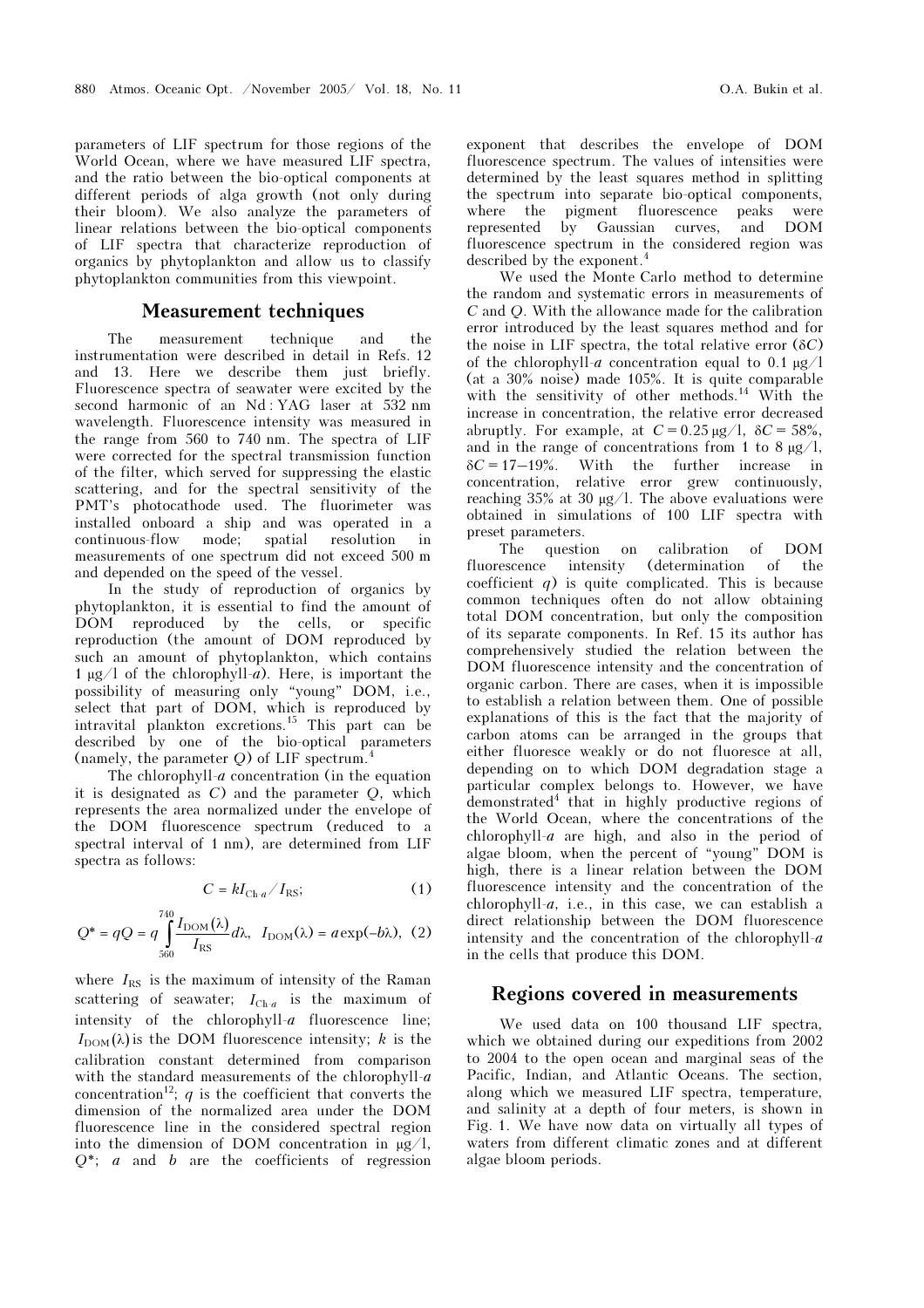

Fig. 1. Regions of measuring the LIF spectra.

In the aquatic system of Okhotsk Sea, we have carried out measurements in the period from 2000 to 2004, each year from July to September. The peak of algae bloom falls on May.<sup>4</sup> But in some areas of the Okhotsk Sea, high concentrations of the chlorophylla were also recorded in the summer–fall period because of the local algae bloom. For example, in August 2002, along the Kuril Straits we recorded the chlorophyll-a concentrations about 20  $\mu$ g/l as high.

 In the period from January 2003 to April 2004, in our overseas expedition, we conducted measurements in the East China Sea and in the South China Sea twice: in February 2003, when there was no bloom, and in March 2004 at early algae bloom. Then we measured in the Indian Ocean and in the Red Sea in February–March 2003, in the Mediterranean sea and in the Atlantic Ocean round the Portuguese coast in April. In all the above-mentioned regions, the chlorophyll-a concentrations did not exceed  $3 \mu g/l$ . High concentrations of the chlorophyll- $a$  (up to 20 µg/l) were recorded in the North Sea in April 2003 and in the southern Atlantics and along the Chilian coast of the Pacific Ocean in November– December 2003. In these regions, we have carried out our measurements during the algae bloom.

## Data analysis

We analyzed the relationship between the DOM fluorescence intensity excited by radiation at 532 nm wavelength, which we have numerically expressed by the parameter Q, and the concentration of the chlorophyll-a (retrieved from LIF spectra) expressed as  $C$ . To do this, we have built the  $Q-C$  scatter diagrams (Fig. 2). In some regions, a linear dependence between  $Q$  and  $C$  could be observed. In this case, if the coefficient of correlation between Q and  $C$  (denoted as  $R$ ) is statistically significant, we introduce a linear regression for description of the  $Q-C$  relationship. In the regression, the free term is denoted as  $Q_0$ , and the slope ratio as v:

$$
Q(C) = Q_0 + C_{\text{Ch-a}}v.
$$
 (3)



Fig. 2. An example of linear scatter diagrams for different regions of the World Ocean: the Okhotsk Sea, August 3, 2002 (1); the North Sea, April 28, 2003 (2); the southwestern part of the Atlantic Ocean, December 10, 2003 (3).

From the general considerations,  $Q_0$  can be interpreted as some background value of the fluorescing DOM (i.e., either the DOM that has not been produced by the considered phytoplankton community in the considered time period or the DOM that has come from the sources not related to phytoplankton community at all). The coefficient  $\bar{v}$ can be regarded as production of the fluorescing DOM by one unit of the chlorophyll- $a$  during the considered time period.<sup>4</sup>

Then, the question arises on how to properly specify the boundaries of the area, within which the relationship between C and Q would be linear and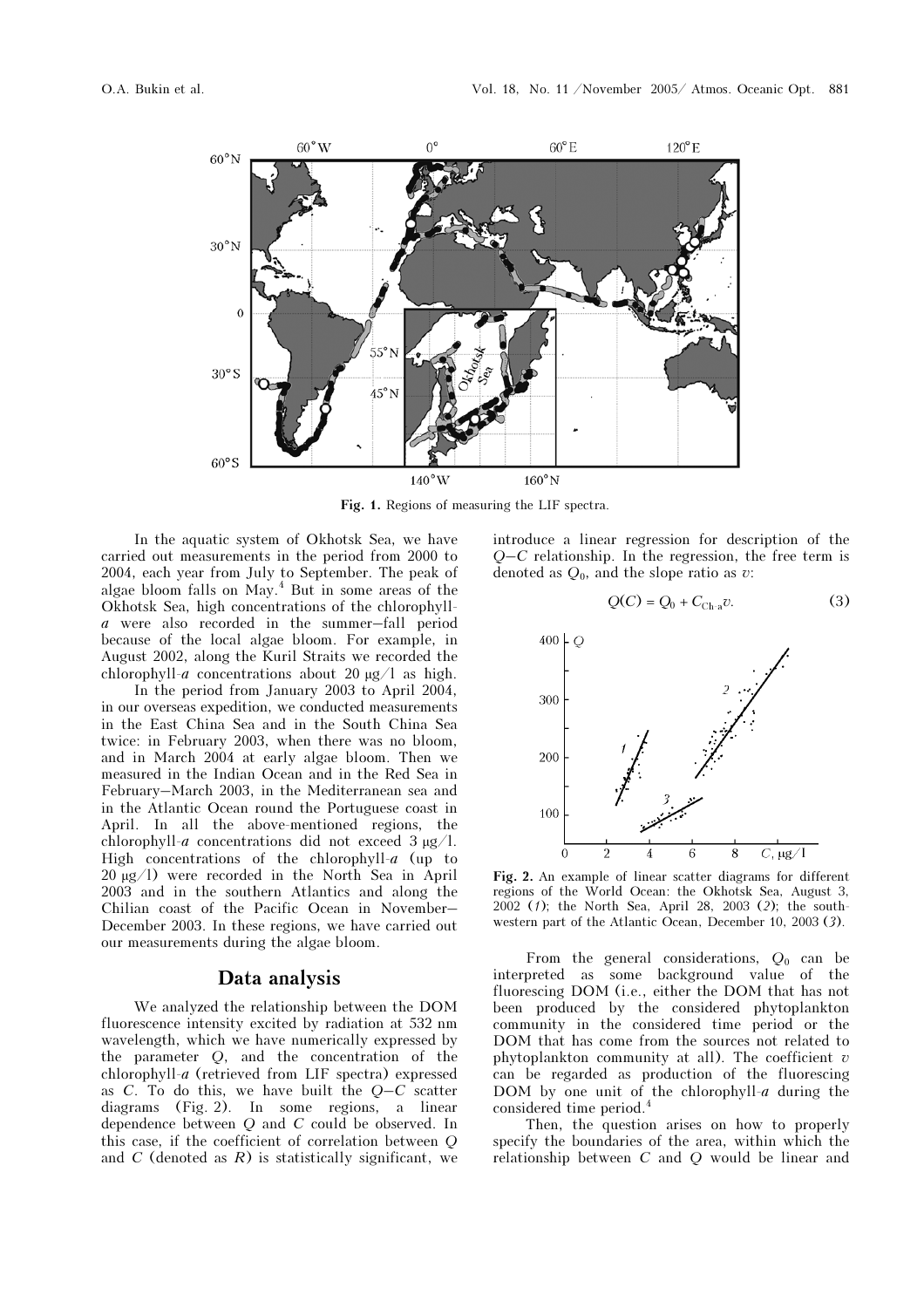uniform. In other words, how to choose a linear data cluster, where the process of organics reproduction could be described by the same parameters? Visual separation using the  $Q-C$  scatter diagrams is difficult and sometimes impossible to perform, for often, in one diagram, there are many different clusters with similar parameters. To clusterize, we have chosen the following parameters: the coefficient of correlation  $R$  between  $C$  and  $Q$ , the slope of linear regression v, and its free term  $Q_0$  (see. Eq. (3)), i.e., the clusters are determined only by the parameters of linear dependence between  $\overrightarrow{C}$  and  $\overrightarrow{Q}$  and do not depend directly on the quantities C and Q.

The clusterization itself consisted in the following: within a window of a specified width we calculated the correlation coefficient  $R$ , the coefficients of linear regression, and their coefficients corresponding statistical errors. The size of the window was chosen to be 60 points (about 30 km). The reduction of window size resulted in the growth of errors in the correlation coefficient and regression parameters and in the loss of fine scales. Then, the selection went on over the whole array of points with a one-point increment. To avoid pooling together the points from different regions, we skipped the data samples with time span between the neighbor points more than 20 min. The calculated parameters were assigned a sample-average time. Thus, we obtained three new time series  $R$ ,  $v$ , and  $Q_0$  with the corresponding errors (Figs.  $3a-c$ ).



Fig. 3. An example of determining the stationary segments in the time series R, v, and  $Q_0$ . The clusters C1–C4 are emphasized.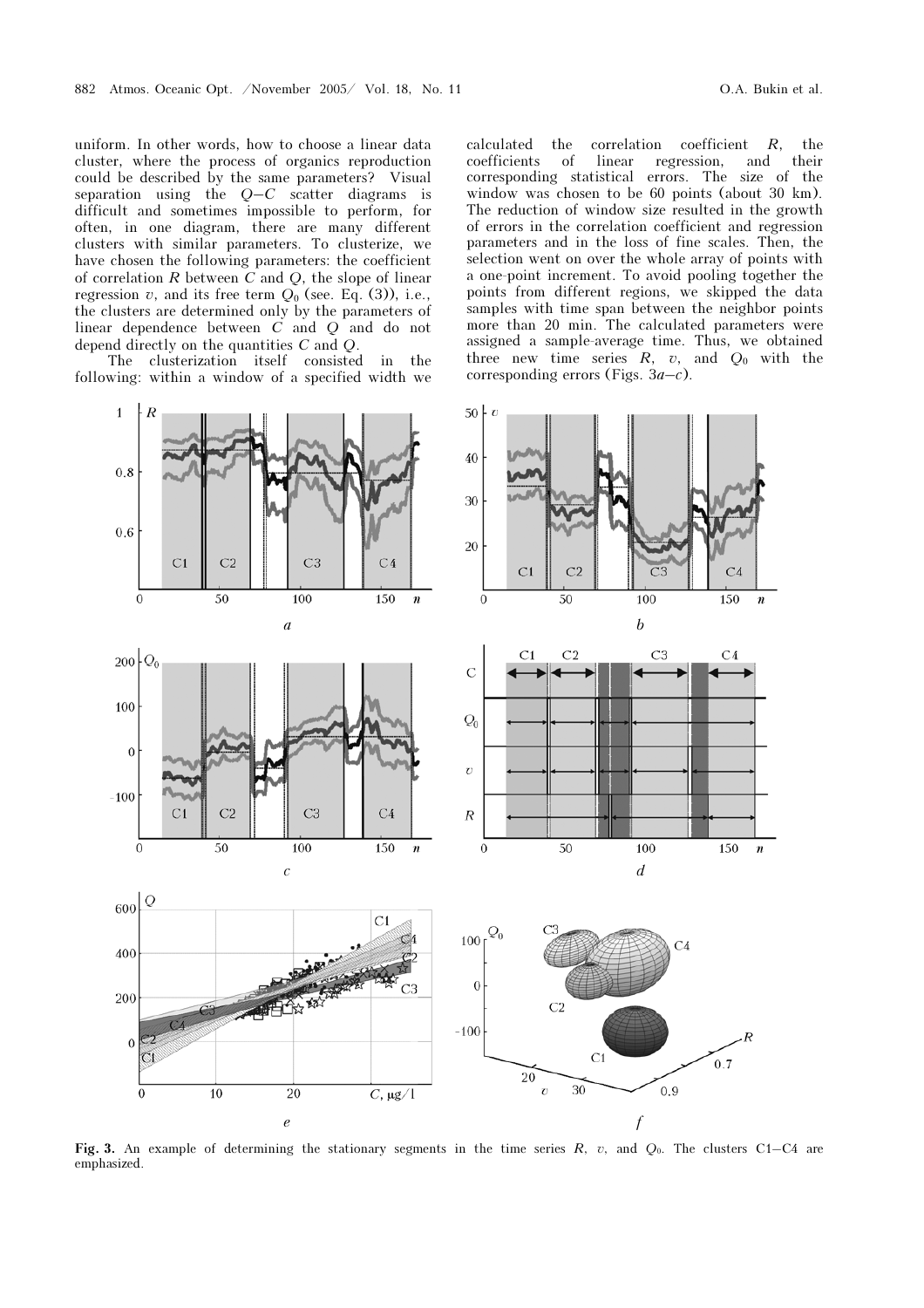We believe that equal values (within the error limits) of the resulting parameters describe a separate cluster or a separate phytoplankton community (from the viewpoint of reproducing DOM). It features the same relationship between the amount of phytoplankton and that of the resulting DOM, taking into account that DOM is reproduced with equal rates at a certain DOM background level. From the time series of R, v, and  $O_0$  formed we determined the boundaries of the area, where all the three parameters would be equal within the error limits (Fig.  $3d$ ). The corresponding scatter diagrams are shown in Fig. 3e, and Fig. 3f shows the examples of 3D diagrams of the cluster parameters, which describe homogeneous phytoplankton communities. Such diagrams are built to provide a pictorial view of different clusters. Here, separate clusters are much better to discern than in a 2D Q–C scatter diagram (Fig. 3e).

Using this procedure, in our data array we distinguished 319 clusters with the statistically significant correlation coefficient R. Of most interest for us are those phytoplankton communities, which exhibit a strong linear relationship between the chlorophyll-a concentration and the phytoplanktongenerated DOM. Note that if the concentration of chlorophyll-a exceeds  $5 \mu g/l$ , the correlation coefficient R does not drop below 0.4, and at  $C > 10 \text{ µg} / 1$   $R > 0.6$  (Fig. 4*a*). That is, we may state that at a sufficiently high concentration of the chlorophyll-a (at least, when it is above 5  $\mu$ g/l), the fluorescence signal is indicative of the presence of DOM produced by the phytoplankton community in the considered area in the considered time period ("young" DOM).

The clusters with the correlation coefficient above 0.5 were examined mostly during algae bloom: for example, in the north-eastern part of the Atlantic Ocean and in the water area of the North Sea in the end of April, 2003, and on the way from Falkland Islands to the Pacific side of the Strait of Magellan early in December, 2003. But there were also occasional linear clusters in the Red and the Mediterranean Seas and the whole series of them in the Okhotsk Sea in 2001 and 2002 beyond the blooming period. We associated these clusters with local algae bloom.

During our voyage, we often recorded the phytoplankton communities with  $R < 0$ . Many negative values of  $R$  could be neglected, for they did not differ much from zero, but there were also such communities, where  $R$  was significantly below zero. For example, we recorded 32 communities with  $R < -0.5$  (while  $R > 0.5$  was recorded for 120 communities). The black segments in Fig. 1 are those in our route, where the values of  $R$  are statistically significant (by the Student criterion), and the white circles indicate the regions with statistically significant negative  $R$ . Almost all the negative  $R$  were observed in the period before algae

bloom. Thus, we suppose that at the early stage of phytoplankton development, its cells actively consume DOM.



Fig. 4. Dependence of the correlation coefficient  $R$  on the chlorophyll-a concentration  $(a)$ , statistically insignificant values of  $R$  (according to the Student criterion, with the significance level of  $5\%$ ) are shown in grey; dependence of the parameter  $v$  on the chlorophyll- $a$  concentration (b).

As seen from the  $v-C$  scatter diagram (Fig. 4b), with the increase in the chlorophyll- $a$  concentration we observe a decrease in the organics reproduction rate v. Most likely, with the increase in the chlorophyll-a concentration to a certain value, DOM reproduction rate decreases. Here, the parameter  $v$  is approximately the same (about 30) for the clusters with the chlorophyll-a concentration above  $8 \mu g/l$ .

 The possible negative influence of high population density on the photosynthetic phytoplankton activity has been considered in Ref. 14. We also note that for the linearly negative clusters, the value of  $v$  does not exceed 30, and the chlorophyll-a concentration in these linearly negative clusters does not exceed 1.5  $\mu$ g/l. This confirms again the supposition that in the beginning of development of the phytoplankton community, DOM is actively used by phytoplankton cells for them to increase in concentration. Figure 5 shows the histograms of the parameter  $v$  for the regions of the World Ocean with most intense biological production.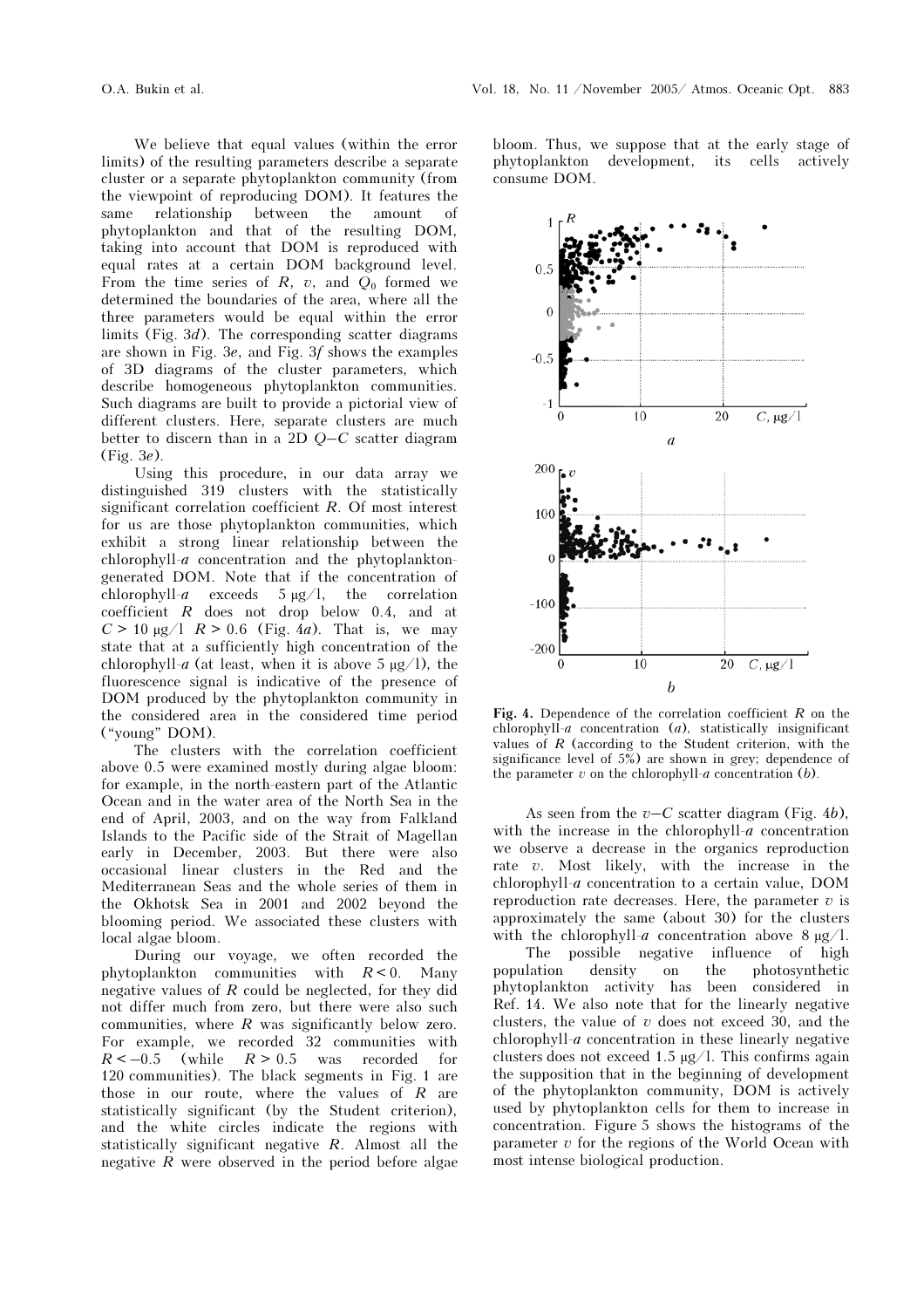

Fig. 5. Histograms of  $v$  for most biologically productive regions of the World Ocean: the Okhotsk Sea, July 20 – August 10, 2002 (1); the North Sea, April 20 – May 5, 2003 (2); the south-west part of the Atlantic Ocean and the Chilean Pacific coast, November 25 – December 10, 2003 (3).

In all the three regions, we recorded a singlemode distribution. Convergence (by the order of magnitude) of most probable values of  $v$  for different geographical and climatic zones of the World Ocean during the algae bloom time or near-blooming periods (35 for the Southern Atlantics and the Pacific Ocean;  $\sim$  45 for the North and Okhotsk Seas) is indicative of the universal character of the photosynthesis process from the viewpoint of organics reproduction by phytoplankton cells. This is most obvious for the histograms of two regions of the northern hemisphere (the North and Okhotsk Seas), where the histograms almost coincide. But the differences in the histograms of the examined regions of the northern and southern hemispheres can be associated with the specific features in functioning of phytoplankton communities in different climatic and hydrophysical conditions.

 A question arises on what part of DOM starts fluorescing at excitation by a 532 nm wavelength. A number of works (e.g., Refs. 16 and 17) are devoted to the studies of 3D LIF spectra, where the intensity of seawater fluorescence is presented as a function of two variables, namely, the fluorescence excitation wavelength and the fluorescence emission wavelength. On the basis of *in situ* or laboratory measurements, intensity peaks in 3D LIF spectra are attributed by authors to a certain type of DOM. We thus distinguish three main types of fluorescence: protein-like, humus-like, and tyrosine-like. Unfortunately, in the literature that we have found, the fluorescence is excited only by ultraviolet radiation. In the works, where the authors use green radiation to excite the fluorescence (e.g., Ref. 18), they do not analyze what part of DOM yields this fluorescence. Therefore, we have compared the results from Refs. 15, 19, and 20, where the authors study the relation between water salinity and DOM fluorescence intensity at excitation by UV radiation, and our measurements.

In the cited works, almost everywhere we observe an inverse relationship between seawater salinity and UV-excited DOM fluorescence intensity. This allows us to assume that at excitation by the UV radiation, the greatest contribution to the total fluorescence comes from "old" DOM and the terrigenous DOM. From the measurements that we have conducted in water areas with sharp salinity changes (estuary of the Amur in the Okhotsk Sea and passage from the North Sea to the Baltic Sea) we have not revealed any dependence between the 532 DOM fluorescence intensity and seawater salinity. The latter can serve as one argument more in favor of the statement that the major contribution to the total DOM fluorescence intensity at excitation by a 532 nm wavelength comes from young DOM (our first argument is a strong correlation between Q and  $C$  at high chlorophyll- $a$  concentrations).

## Conclusion

The analysis of correlations between the biooptical parameters of seawater LIF spectra allows us to classify phytoplankton communities in different geographical and climatic regions of the World Ocean by their rates of reproduction of dissolved organic matter. In the main biologically productive regions of the World Ocean, the process of DOM reproduction is generally the same and has similar statistical characteristics. But in the northern and southern hemispheres, phytoplankton communities have somewhat different parameters.

The regions with high chlorophyll- $a$ concentrations (the North Sea, Okhotsk Sea, southern parts of the Atlantic and Pacific Oceans) feature approximately the same most probable values of the parameter  $v$  (about 40). Measurements in these regions were performed in the period of algae bloom or a local bloom (the Okhotsk Sea). The histograms of distribution of  $v$  for the biologically productive regions of the northern hemisphere are almost identical, while in the southern parts of the Atlantic and Pacific Oceans, the phytoplankton communities are more uniform in the organic matter reproduction rates (a narrower histogram).

During our measurements in the Indian Ocean and the equatorial part of the Atlantic Ocean, only in few cases we established some linear relationship between  $O$  and  $C$  within the spatial scales analyzed. This can be explained by low mean values of the chlorophyll- $a$  concentration in these regions, which results in a minor contribution of "young" DOM to the total signal of DOM fluorescence.

This approach to the description of functioning of phytoplankton communities supported by the methods of analysis of chemical composition of seawater and phytoplankton cells, $^{21}$  the ratio in the cell pigment composition, and determination of the electronic transportation rates in the photosynthesis reaction<sup>3</sup> will allow us to make a more thorough description and a more detailed classification of the phytoplankton communities.